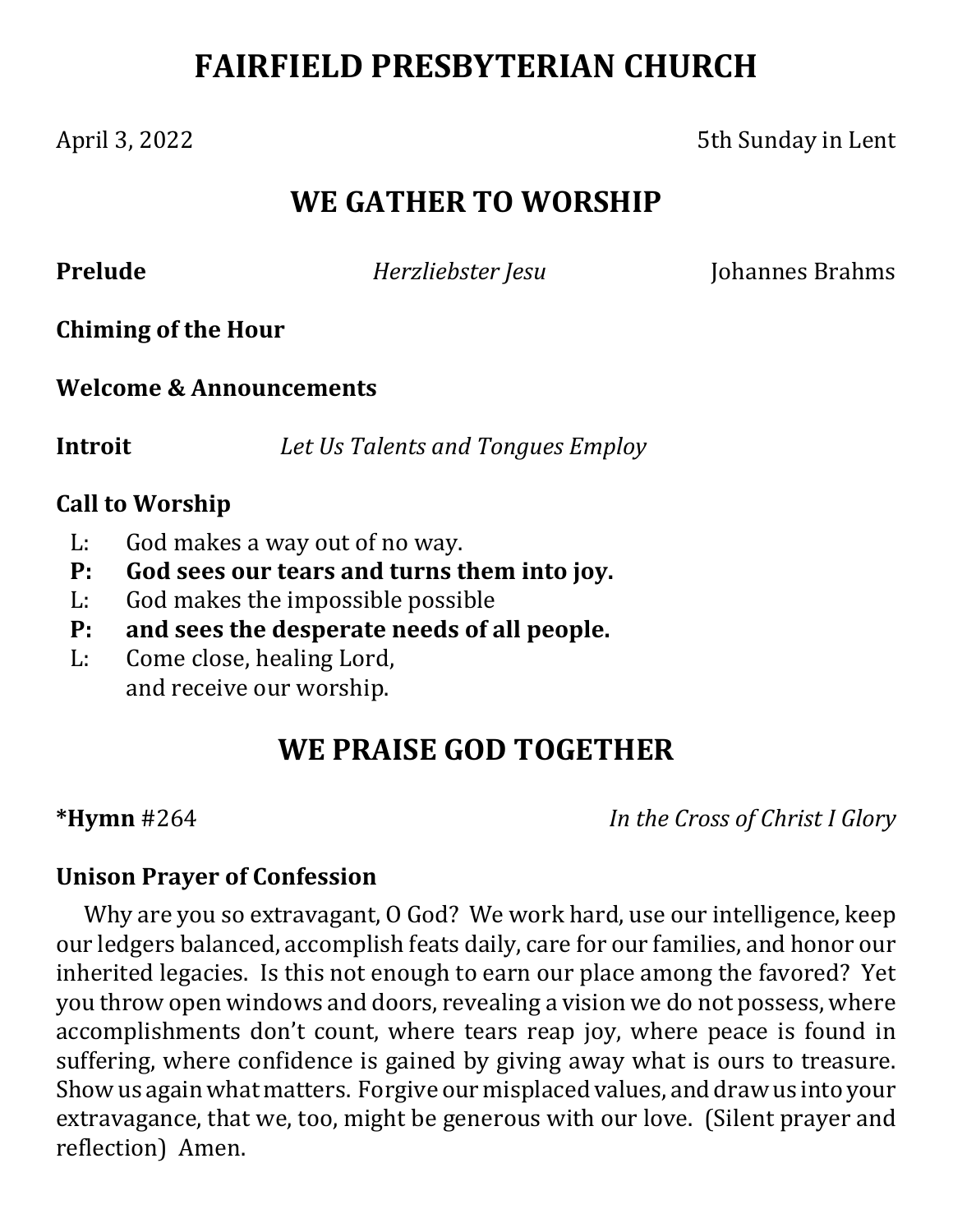## **Words of Assurance**

Leader: Friends, in Jesus Christ our sins are forgiven! **People: Thanks be to God!**

**Gloria Patri** #733 *Glory Be to the Father*

# **Psalter Reading** Psalm 126

- L: When the Lord restored the fortunes of Zion, then were we like those who dream.
- **P: Then was our mouth filled with laughter, and our tongue with shouts of joy.**
- L: Then they said among the nations, "The Lord has done great things for them."
- **P: The Lord has done great things for us, and we are glad indeed.**
- L: Restore our fortunes, O Lord, like the watercourses of the Negev.
- **P: Those who sowed with tears will reap with songs of joy.**
- **All: Those who go out weeping, carrying the seed, will come again with joy, shouldering their sheaves.**

**Pastoral Prayer and The Lord's Prayer**

| Anthem                  | Lamb of God       | Paris/arr. Larson           |
|-------------------------|-------------------|-----------------------------|
| WE HEAR GOD'S WORD      |                   |                             |
| <b>Scripture Lesson</b> | Matthew 27: 15-26 | Pew Bible p. 32 (New Test.) |

**Sermon Series Jesus' People**

**Message** "Barabbas" Dr. Steve Starzer